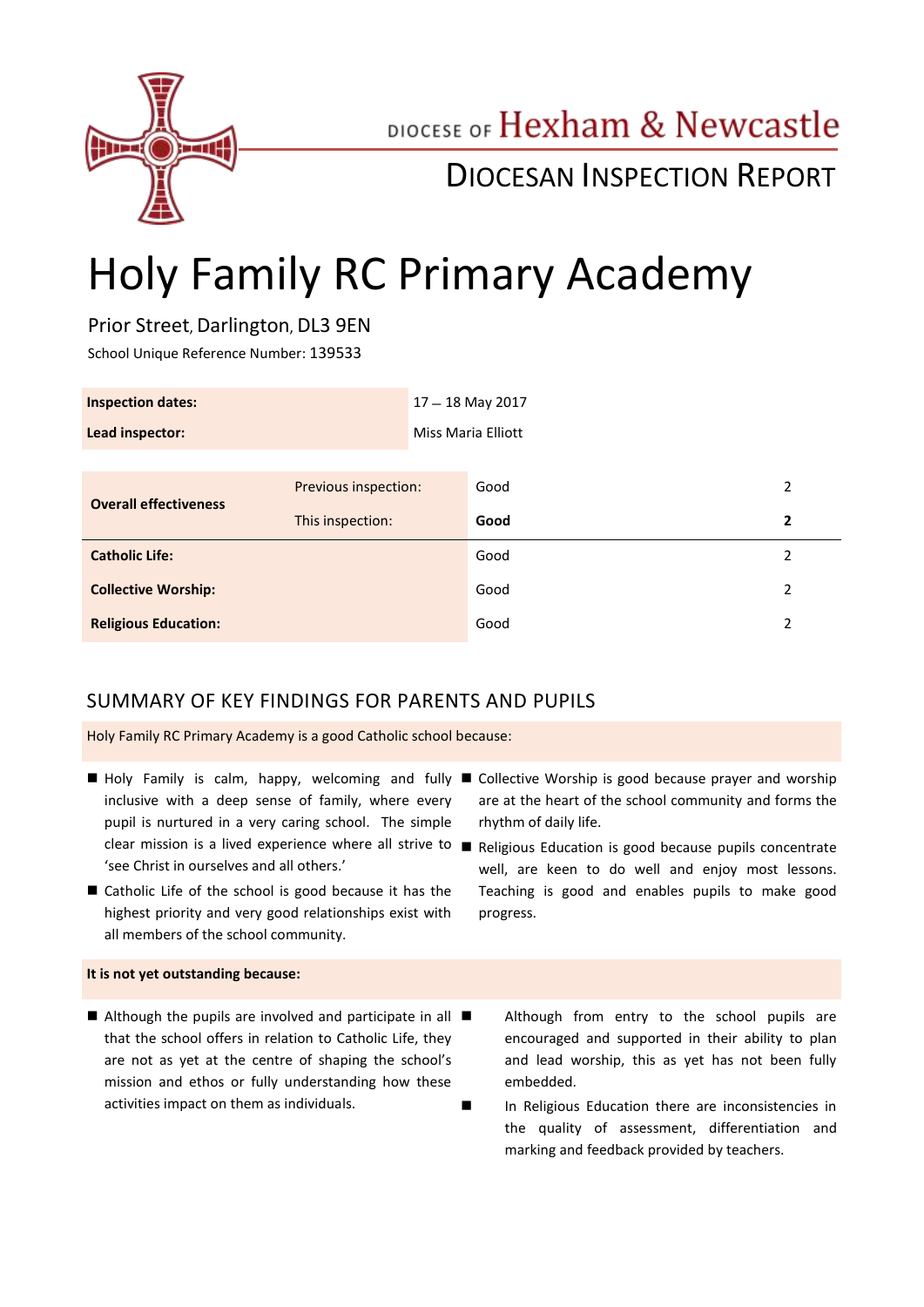# FULL REPORT

#### INFORMATION ABOUT THE SCHOOL

- This is an average sized primary school in Darlington, serving the parish of Holy Family.
- Holy Family is part of Carmel Education Trust.
- A very large majority of pupils are baptised Roman Catholic.
- Almost all pupils are from White British backgrounds.
- A very small minority of pupils are from minority ethnic groups.
- The proportion of disabled pupils and those with special educational needs is lower than the national average.
- The proportion of pupils known to be eligible for pupil premium government funding is lower than the national average.

#### WHAT DOES THE SCHOOL NEED TO DO TO IMPROVE FURTHER?

- **IMPROVE THE QUALICATE CONCERNATION** Improve the quality of Catholic Life by:
	- Further developing the pupils' knowledge, understanding and appreciation of all faiths to reflect the religious and cultural diversity of the wider community and the world at large.
- Improve the quality of Collective Worship by:
	- Providing more opportunities for all pupils to be involved in preparing and leading Collective Worship independently.
- **EXECUTE:** Further develop the quality of teaching, learning and assessment by:
	- Providing a more varied range of teaching activities and ensure teachers finely tune differentiation so that tasks are consistently matched to pupils ability.
	- Ensuring all staff further develop their understanding of the expectations required in relation to progress and attainment.
	- Ensuring that assessment data is used accurately and consistently across the school.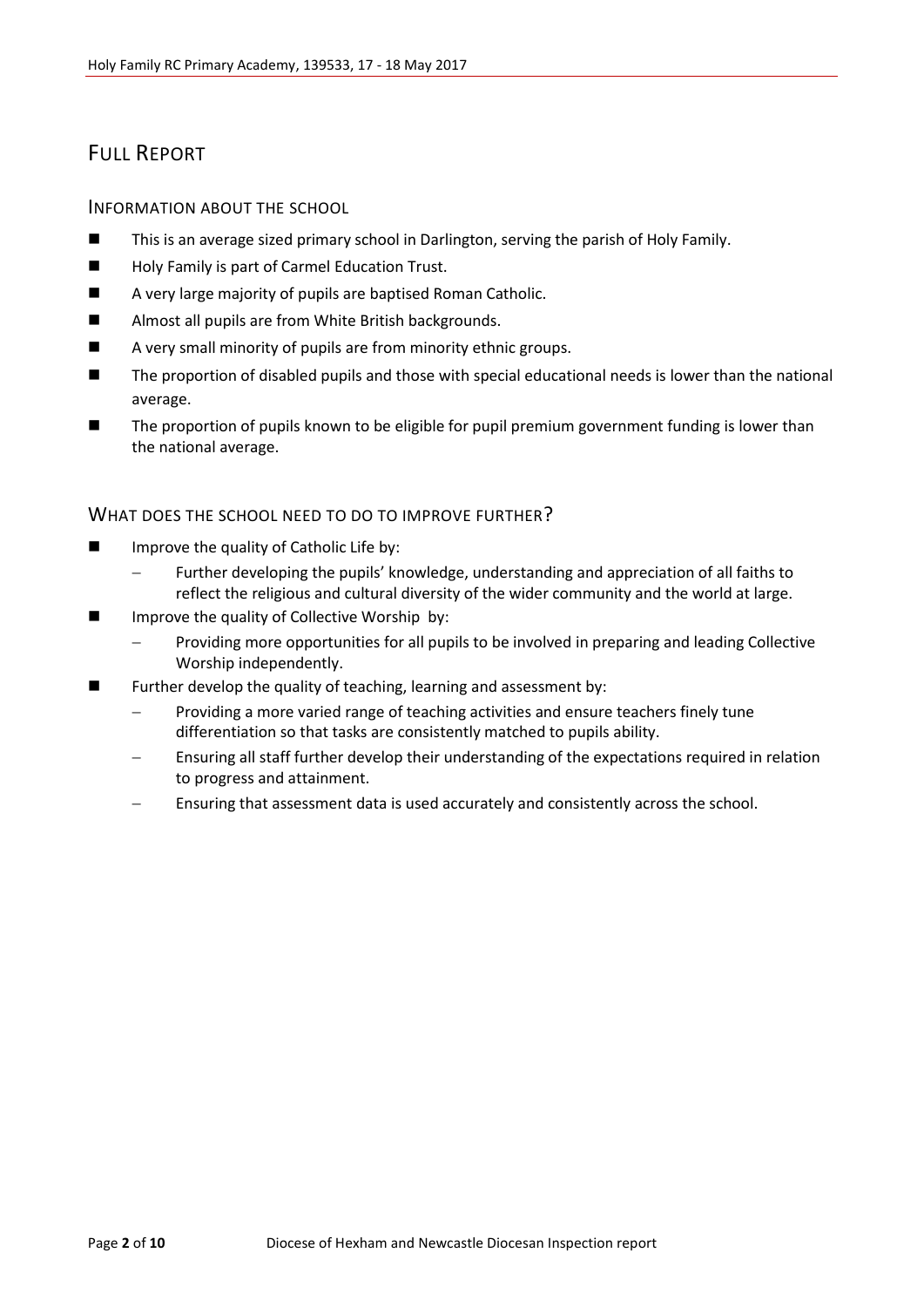# CATHOLIC LIFE

THE QUALITY OF THE CATHOLIC LIFE OF THE SCHOOL **2**

- The extent to which pupils contribute to and benefit from the Catholic Life of the school.
- The quality of provision for the Catholic Life of the school.  $\vert$  1
- How well leaders and managers promote, monitor and evaluate the provision for the Catholic Life of the school.

### **The extent to which pupils contribute to and benefit from the Catholic Life of the school is good.**

- The pupils have a deep sense of belonging and are proud to be part of the school family of Holy Family and this 'sense of family' is nurtured in the children from their earliest days in school.
- The pupils' contribution to shaping the school's mission and ethos is growing and developing; they take advantage of the opportunities the school provides to support both local and global communities. This is evident in their support of many charities and events including Mary's Meals, foodbanks and St Cuthbert's Care.
- Staff strive to lead by example and have very high expectations of the pupils' behaviour and as a result the pupils' behaviour is excellent; they are polite, happy, confident and courteous. The pupils show respect for adults and each other and trust the staff.
- The pupils are very well supported throughout school by a range of pastoral opportunities provided by very caring and deeply committed staff. Pupils' health and well-being needs are supported very effectively by a Well-being and Support Intervention Mentor.
- The pupils have a sense of justice and are keenly aware of the needs of others both within their local community and beyond.
- $\blacksquare$  The pupils are proud of their own religious identity and beliefs.
- **The pupils deeply value and respect the Catholic traditions of the school. There are very** effective links with the parish; parishioners come into school weekly to lead the Mini Vinnies.

#### **The quality of provision for the Catholic Life of the school is outstanding.**

- **Holy Family is a calm prayerful place with a clear school mission statement that** endeavours to encourage the staff and pupils to recognise Christ through every encounter both in school and beyond.
- Excellent relationships are evident at all levels and all staff have a deep sense of being an integral part of the school family; as a result they are all fully committed to the implementation of the school mission statement.
- Holy Family is a school that is extremely committed to Catholic traditions and ethos. The children have an emerging understanding of other faiths but this needs to be developed further.
- The learning environment reflects the mission of the school where engaging displays

2 2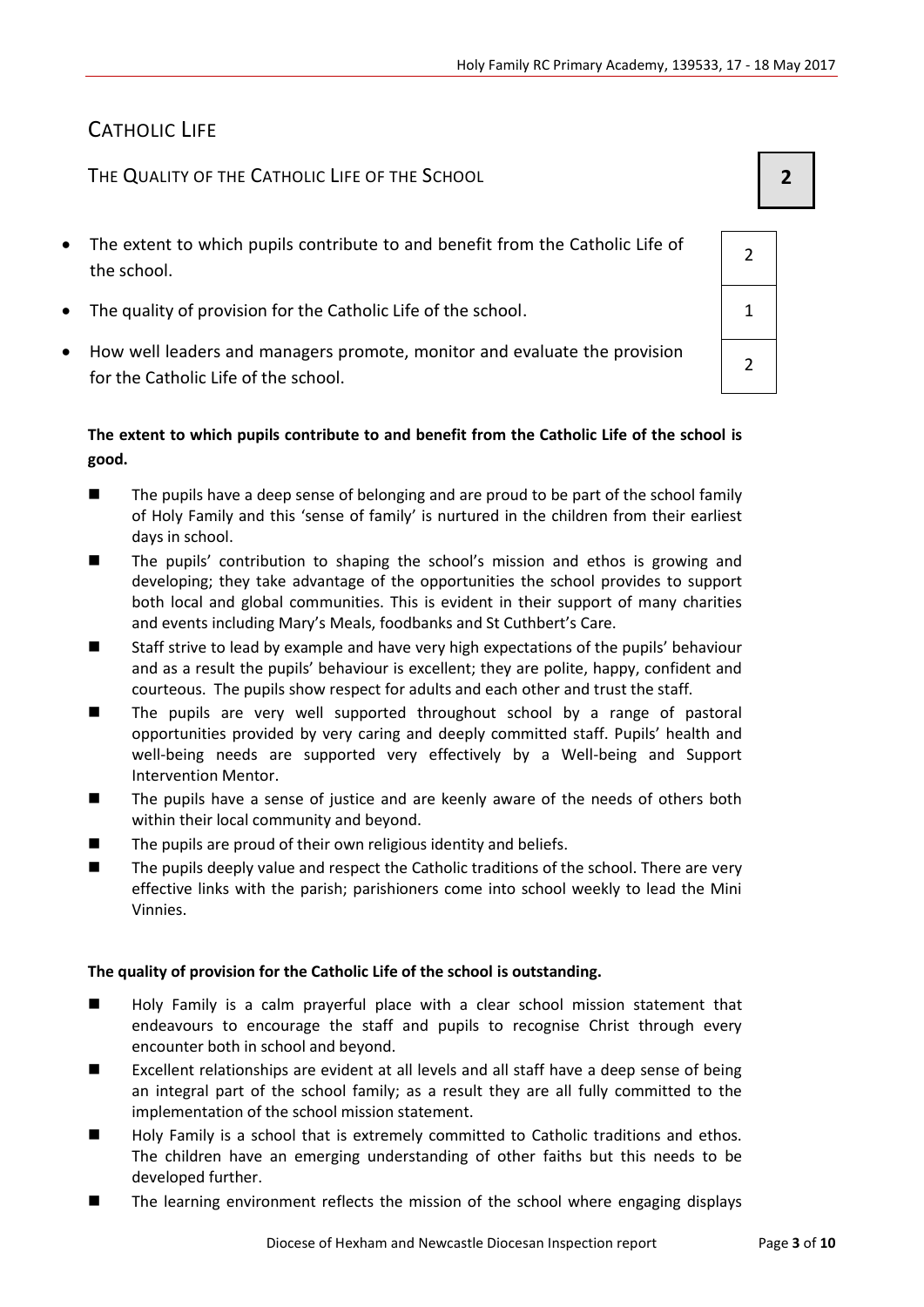celebrate the mission and identity.

- The highest level of support is offered to the pupils through effective policies and procedures, along with an explicit commitment to the most vulnerable. Through effective pastoral support pupils, staff and parents are able to access help and advice when needed, this is appreciated by families.
- Pastoral programmes, Personal, Social and Health Education (PSHE) and Relationship and Sex Education (RSE) are well planned and refer explicitly to Catholic teachings and principles.
- Holy Family's behaviour policy is rooted in Gospel values; it embodies the need for justice, is supported by weekly 'statements to live by' and fosters an atmosphere of forgiveness with the opportunity to move forward every day.

#### **How well leaders and managers promote, monitor and evaluate the provision for the Catholic Life of the school is good.**

- Leaders and managers are passionately committed to the mission of the Church. They have a very strong sense of the mission of the Church and the school's role in expressing it.
- They are extremely conscientious in their delivery, providing a strong sense of spiritual purpose, with a focus on ensuring the fullest personal development of all pupils.
- The promotion of an authentic Catholic ethos is seen as a fundamental role of the leadership team and is shared by the whole community who demonstrate great pride in their school.
- The school's self-evaluation is aspirational and becoming a more accurate reflection of the school. Monitoring and analysis is leading to a more clearly focused plan for further improvement.
- The school engages extremely well with parents and carers to the great benefit of all its pupils and families. Parents have a very good understanding of the school's mission and are very supportive of it. They are very proud of their school.
- In recent years high priority has been placed on curriculum professional development to ensure that the distinctiveness of Catholic mission and ethos is at the forefront of whole school development. The chief executive officer, along with the headteacher have ensured that partnerships within the multi academy trust and other deanery schools, enables the school to benefit from sharing good practice.
- The parish priest, trust chaplain and governors are very knowledgeable about the Catholic Life of the school. They embrace and fully support all the opportunities offered to the pupils. The very effective work of the parish priest, trust chaplain and very knowledgeable governors embrace the Catholic Life and are very supportive of all the school is offering its pupils.
- Governors make a significant contribution to the Catholic Life of the school, they are frequent visitors in school, passionate about the school's mission and their role in ensuring it has the highest priority.
- Governors discharge their statutory and canonical duties extremely well. They work effectively with the headteacher and are committed to upholding the strong caring ethos that exists.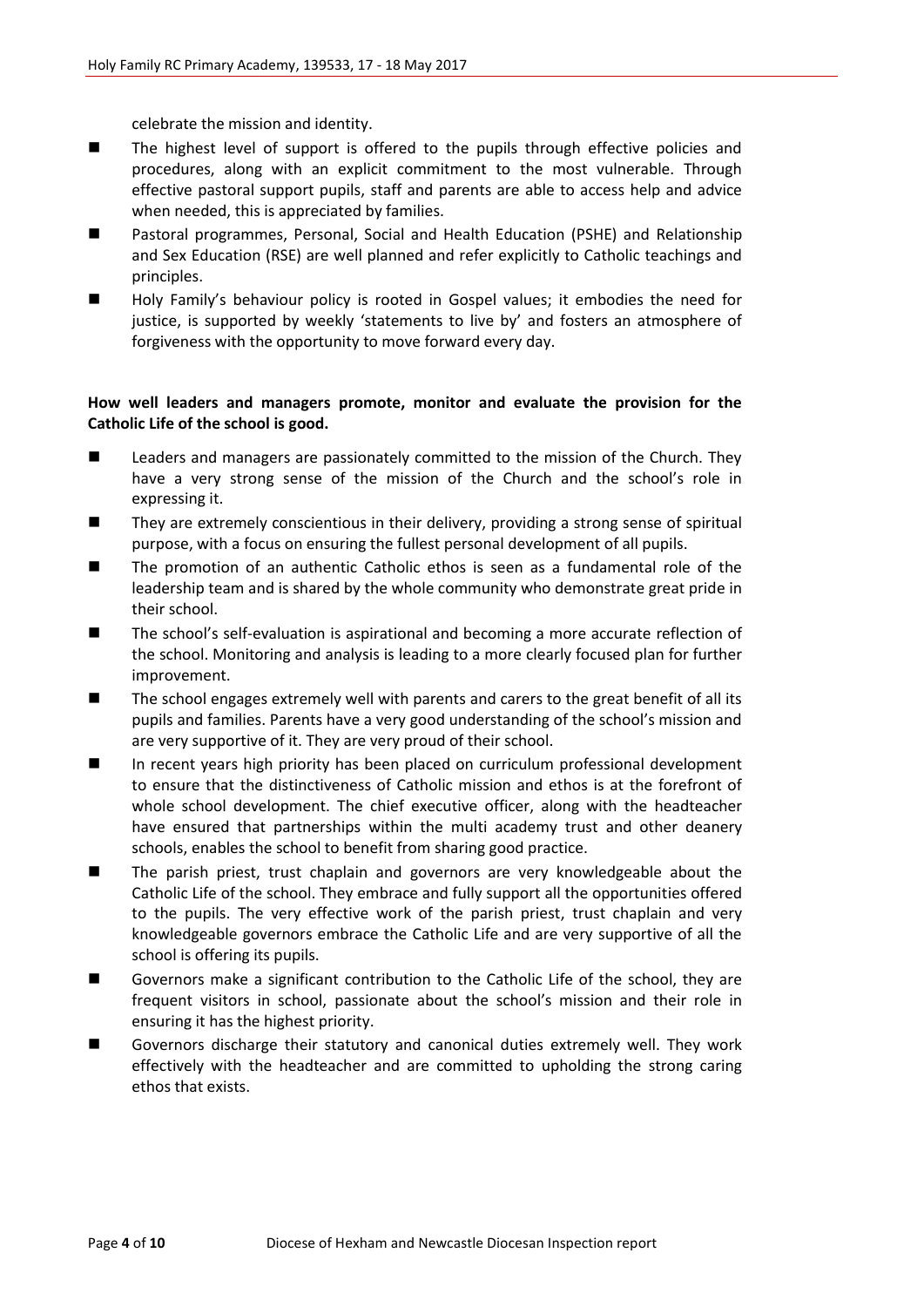# COLLECTIVE WORSHIP

# THE QUALITY OF COLLECTIVE WORSHIP **2**

- How well pupils respond to and participate in the school's Collective Worship.  $\vert$  2
- The quality of provision for Collective Worship. 2
- How well leaders and managers promote, monitor and evaluate the provision for Collective Worship.

#### **How well pupils respond to and participate in the school's Collective Worship is good.**

- **Pupils act with developing reverence; join in community prayers appropriately and with** confidence, and sing joyfully. Pupils respond respectfully, articulately and thoughtfully when participating in Collective Worship in small and larger gatherings.
- **Pupils are keen to participate in staff led prayer and worship which is well planned and** thought provoking.
- Pupils are becoming more confident in creating an atmosphere for reflection and prayer.
- **E** Collective Worship is seen as central to the life of the school, and gives each day its rhythm. Pupils, dependent upon their age, are becoming more equipped to prepare and lead worship with growing confidence and enthusiasm and an increasing degree of independence.
- **Pupils have a developing understanding of what it means to have a vocation and are** supported in their development by a variety of visitors who share first hand experiences of their own faith journey.
- **Pupils have an increasing knowledge and understanding of religious seasons and feasts** and the different demands this makes on our worship. They demonstrate respect for, but have a limited understanding of other faiths.
- Most adults provide effective role models for the pupils. They encourage and foster a culture for prayer and worship which contributes significantly to the spiritual and moral development of the pupils.
- **Pupils are able to articulate clearly the centrality of prayer and are becoming more** confident in describing how prayer has made a difference to themselves and the school community.
- **EXECT** School and parish work in partnership for the sacramental preparation following diocesan guidelines.

#### **The quality of provision for Collective Worship is good.**

- Collective Worship is central to the life of the school and forms the heart of the daily practise of the school. There is a clear policy for Collective Worship with a structured programme of liturgies, worship, and masses.
- Staff are becoming more confident and skilled in their understanding of what constitutes effective worship and as a result are able to guide and support the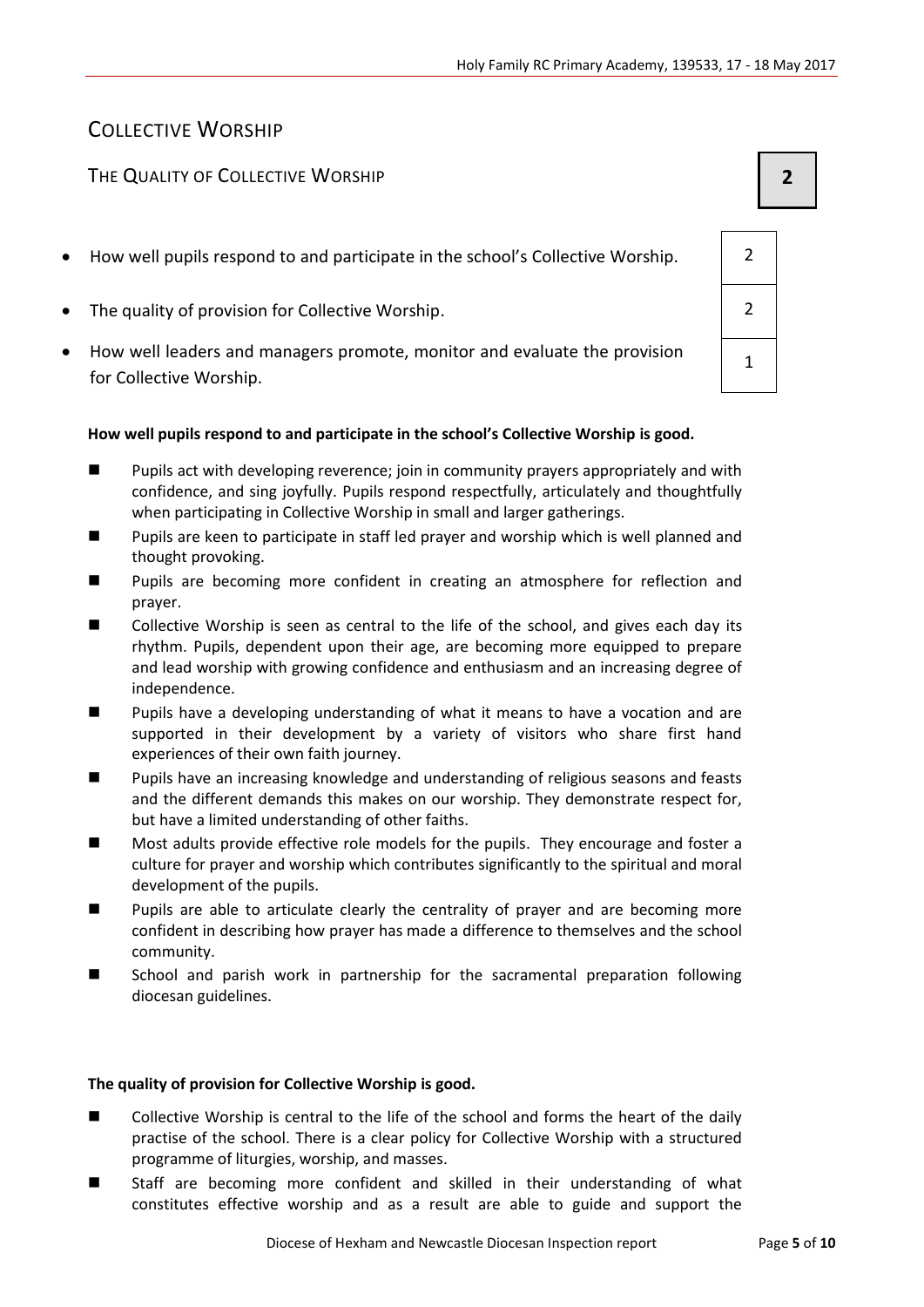development of pupils.

- **E** Collective Worship opportunities include a variety of prayer styles and staff are growing in confidence in their use of artefacts, music, and images to engage pupils.
- Staff regularly pray together and this is seen as an integral part of the schools provision.
- Parents speak very positively about the opportunities offered to them to support worship at home. They spoke with enthusiasm about the Wednesday Word that is sent home to encourage and facilitate family prayer and worship.
- Statements to live by, school values, topical events and the liturgical year form the basis for Collective Worship themes.
- Acts of Collective Worship are reflective, thought provoking and fully inclusive.
- The school's high quality provision ensures that the spiritual needs of the pupils are met extremely well.

#### **How well leaders and managers promote, monitor and evaluate the provision for Collective Worship is outstanding.**

- **EXECUTE:** Leaders and managers within both the school and the trust display expert knowledge of how to plan and deliver high quality experiences of Collective Worship. They have a very clear understanding of the Church's liturgical year and use this to very good effect in leading the school in its knowledge and understanding of Catholic rites and symbols.
- The headteacher, deputy headteacher, priest, trust chaplain and governors are a very visible presence in school worship and have a clear understanding of the strengths and areas for further development through a variety of monitoring activities. Leaders seek the views of pupils and parents and these responses are highly valued and lead to further actions.
- There is clear evidence of the quality of Collective Worship being monitored and evaluated by both the headteacher and the trust chaplain. There are observations followed by evaluation which feeds into the school improvement plan. It is given the highest possible priority by all leaders.
- **Leaders support staff to continually develop their skills in leading Collective Worship** and in helping pupils to become more independent in their leadership. Focused whole school professional development has increased staff confidence and skill in leading high quality worship.
- Surveys are carried out to determine the opinions of all stakeholders regarding Collective Worship and this feeds into the school improvement plan.
- The school's life of prayer and worship is given high priority by the headteacher, staff and governors and seen as the very heart of the school. They constantly seek to develop it through the school and parish community. Parents value this and speak very highly of the impact on pupils.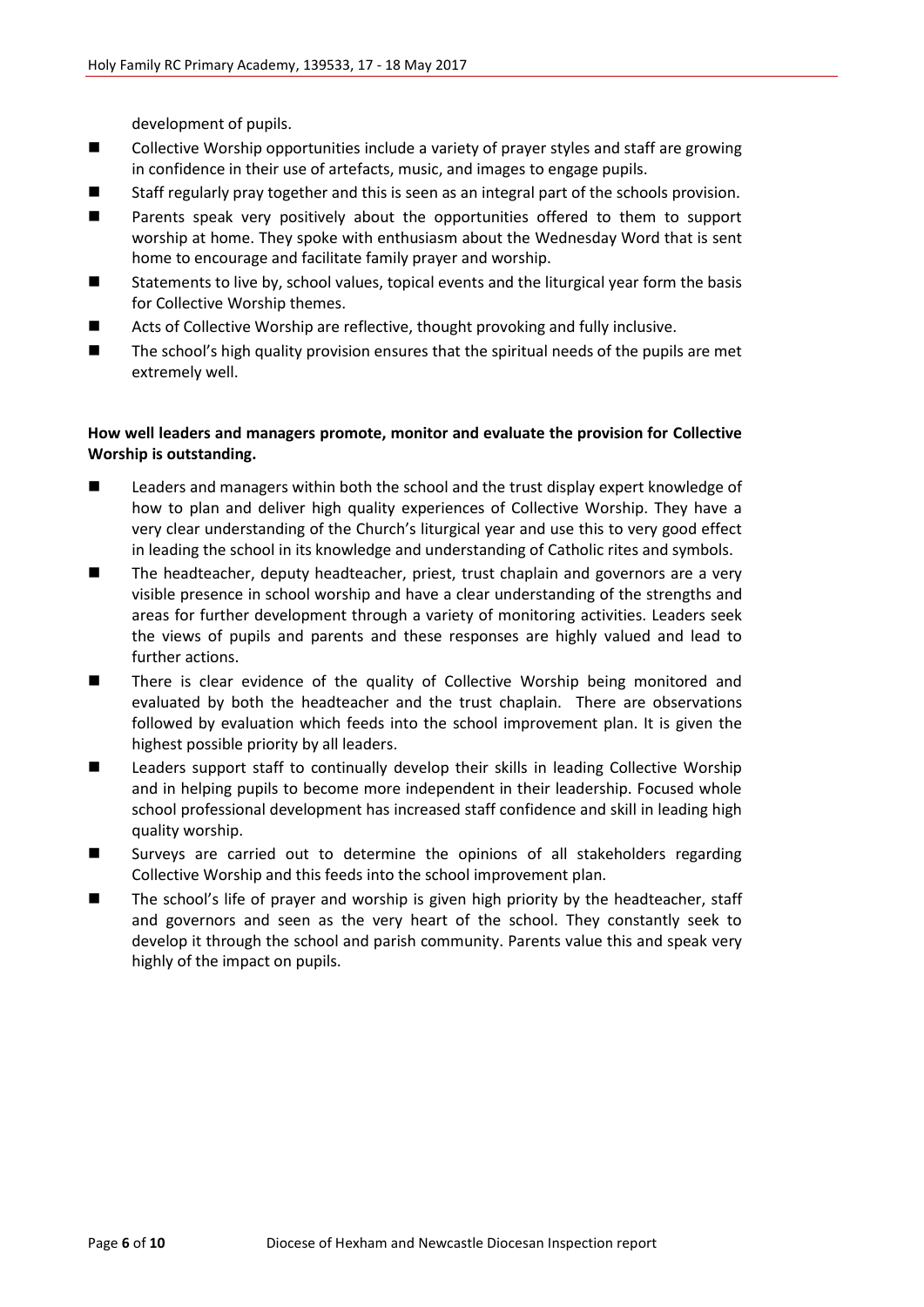# RELIGIOUS EDUCATION

# THE QUALITY OF RELIGIOUS EDUCATION **2**

- How well pupils achieve and enjoy their learning in Religious Education. 2
- The quality of teaching and assessment in Religious Education. 2
- How well leaders and managers promote, monitor and evaluate the provision for Religious Education.

#### **How well pupils achieve and enjoy their learning in Religious Education is good.**

- Generally pupils say they enjoy Religious Education, they have mostly positive attitudes and older pupils speak about their learning. They are able to explain how it helps them to understand how to live their lives. They are keen to do well and generally work at a good pace in lessons.
- Most pupils concentrate well in lessons, creating an atmosphere conducive to learning.
- **Behaviour for learning throughout the school is good enabling good learning to take** place; however, disruption in learning does occur in a minority of lessons.
- **Pupils develop and apply a range of skills well, and as they reach upper key stage two** are able to interpret sources, reflect and evaluate, engage with religious ideas and integrate them into their lives. Whilst exploring the Pentecost theme of Witness using information gained from first-hand information from a deacon, year six pupils reflected, made links and were beginning to show understanding of how people can be effective witnesses to those they encounter.
- Outcomes for pupils are good. Pupils make good progress in Religious Education within lessons and over time. Pupils start from average starting points but by the end of key stage two standards are generally above the diocesan average, but saw a dip in attainment in 2016. However the school continues to focus on the accuracy of its assessment procedures. Evidence from book scrutiny and lesson observations generally show some variety and range of learning activities, and progress is evident.
- Pupils with special educational needs and disabilities are well supported by effective support staff and achieve well according to their age and ability.

#### **The quality of teaching and assessment in Religious Education is good.**

- The majority of teaching is good therefore most pupils and groups of pupils make at least good progress over time. Teaching was most effective where the learning was handed over to the pupils. In year three, while exploring the Pentecost theme of Energy, pupils used scripture to explore the fruits and gifts of the Holy Spirit making links to the global church family; and while reflecting on the gift of 'speaking wisely' a pupil made links to the work of Oscar Romero saying 'I want to be like Oscar Romero, he stood up for the poor not the rich and he cared for them'.
- Most teachers have a clear understanding of the values of Religious Education; they use the 'Come and See' materials with growing confidence to plan generally interesting and imaginative lessons and use a good range of resources. However activities are heavily

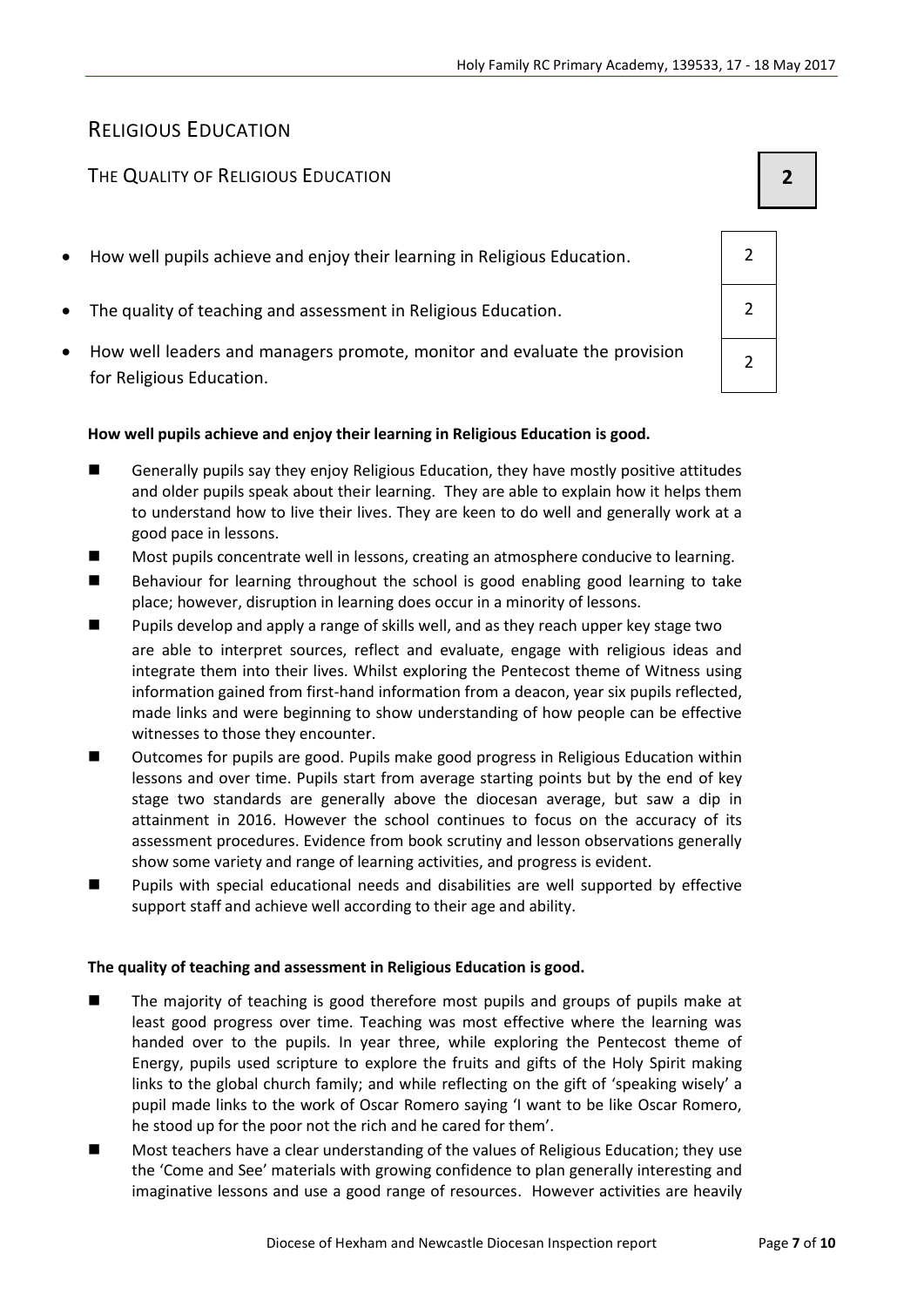literacy driven and they do not always provide a wide range of teaching strategies and learning activities that fully harness pupils' engagement and enjoyment. Work is not clearly differentiated or challenging to ensure the best learning outcomes for all pupils.

- Most teachers manage their time well and deploy support staff effectively; as a result good learning is secured in most lessons.
- Teachers mark work regularly and feedback given is positive and celebratory but does not always inform pupils as to how to improve their work further.
- **Pupils are beginning to know their levels of attainment in Religious Education and are** increasingly aware of how to improve.
- 'I Can' statements are shared with pupils, but inconsistencies of practice don't always allow pupils to be fully involved in assessment.
- Respond booklets are used to capture pupils learning at the end of each topic to varying degrees of success.
- The school has an effective tracking system to monitor pupils' progress and achievement in Religious Education. Staff are becoming more confident and accurate in their assessments and new procedures are in place, but as yet have not been fully embedded throughout school and there are inconsistencies in practice.
- Success is celebrated throughout the school through the weekly Shining Star and Golden Cushion Awards.

#### **How well leaders and managers promote, monitor and evaluate the provision for Religious Education is good.**

- The headteacher and deputy headteacher are enthusiastic and highly effective in promoting the high profile of Religious Education amongst staff. He has recently become the subject leader for Religious Education and is very committed to the role. He is well informed about current developments and has high expectations which he communicates to staff.
- Leaders ensure that the school's vision is shared through staff meetings, and staff attendance at diocesan training events. As a result Religious Education has a high profile in the school.
- The leadership and commitment of the headteacher/Religious Education coordinator is beginning to have an impact on raising standards, consequently, teaching and learning is improving.
- Through a range of systematic and rigorous monitoring activities, including lesson observation, work and planning scrutiny, leaders have an accurate picture of achievement as well as a very clear picture of the school's strengths and areas for development and have systematic plans in place to bring about further improvements.
- The curriculum meets the requirements of the Bishops' Conference and contributes very effectively to the pupils' spiritual and moral development.
- Governors are highly visible around the school and are involved in monitoring and evaluation activities. They are extremely supportive and confident in their ability to challenge. They have confidence in the headteacher/subject leader of Religious Education and are extremely proud of the school.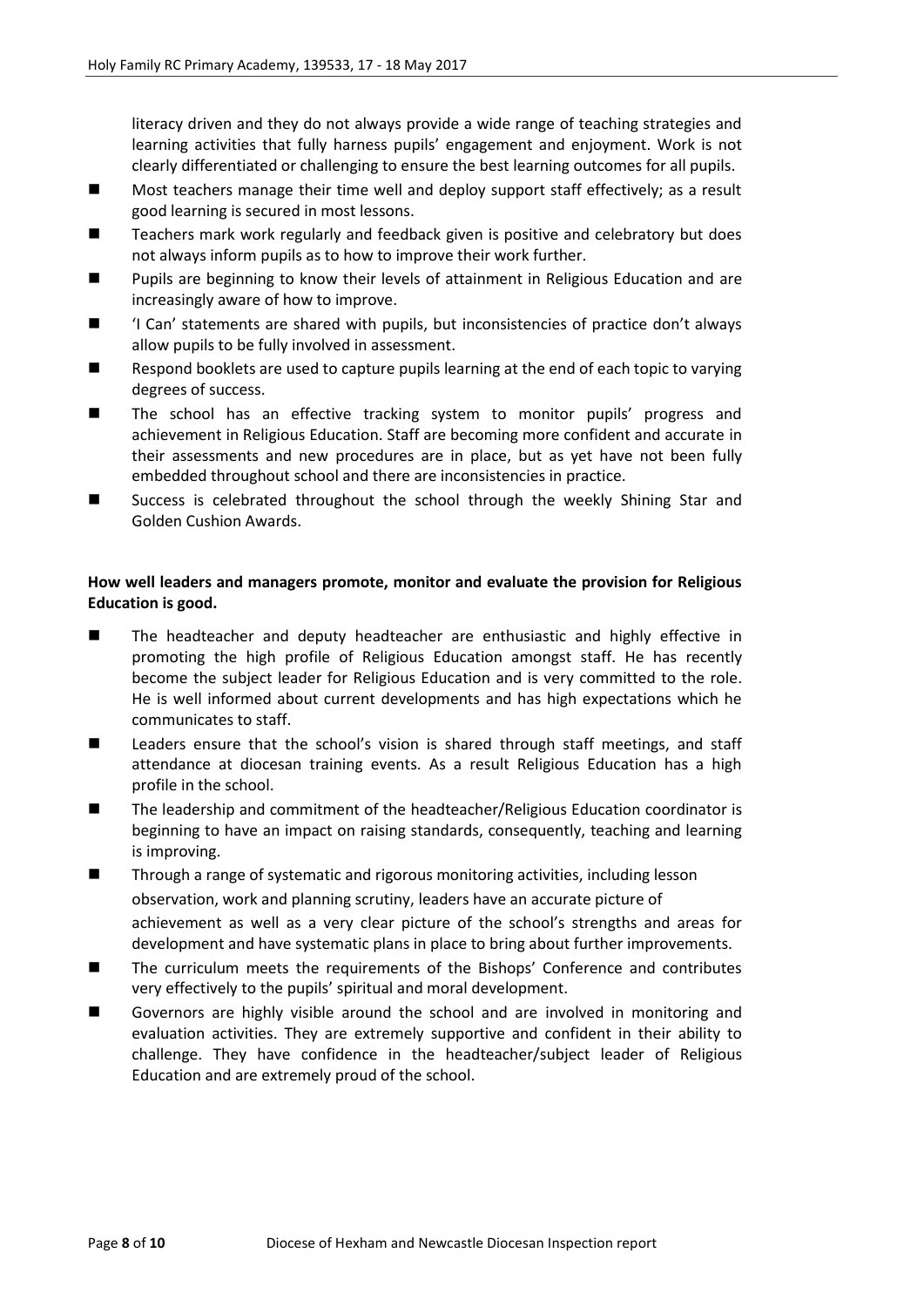# SUMMARY OF INSPECTION JUDGEMENTS

# **HOW EFFECTIVE THE SCHOOL IS IN PROVIDING CATHOLIC EDUCATION: 2**

| <b>CATHOLIC LIFE:</b>                                                                                             |  |
|-------------------------------------------------------------------------------------------------------------------|--|
| The extent to which pupils contribute to and benefit from the Catholic<br>Life of the school.                     |  |
| The quality of provision for the Catholic Life of the school.                                                     |  |
| How well leaders and managers promote, monitor and evaluate the<br>provision for the Catholic Life of the school. |  |

| <b>COLLECTIVE WORSHIP:</b>                                                                           |  |  |  |
|------------------------------------------------------------------------------------------------------|--|--|--|
| How well pupils respond to and participate in the school's Collective<br>Worship.                    |  |  |  |
| The quality of provision for Collective Worship.                                                     |  |  |  |
| How well leaders and managers promote, monitor and evaluate the<br>provision for Collective Worship. |  |  |  |
|                                                                                                      |  |  |  |
| <b>RELIGIOUS EDUCATION:</b>                                                                          |  |  |  |

How well pupils achieve and enjoy their learning in Religious Education.

The quality of teaching and assessment in Religious Education.  $\vert$  2

How well leaders and managers monitor and evaluate the provision for Religious Education.

2